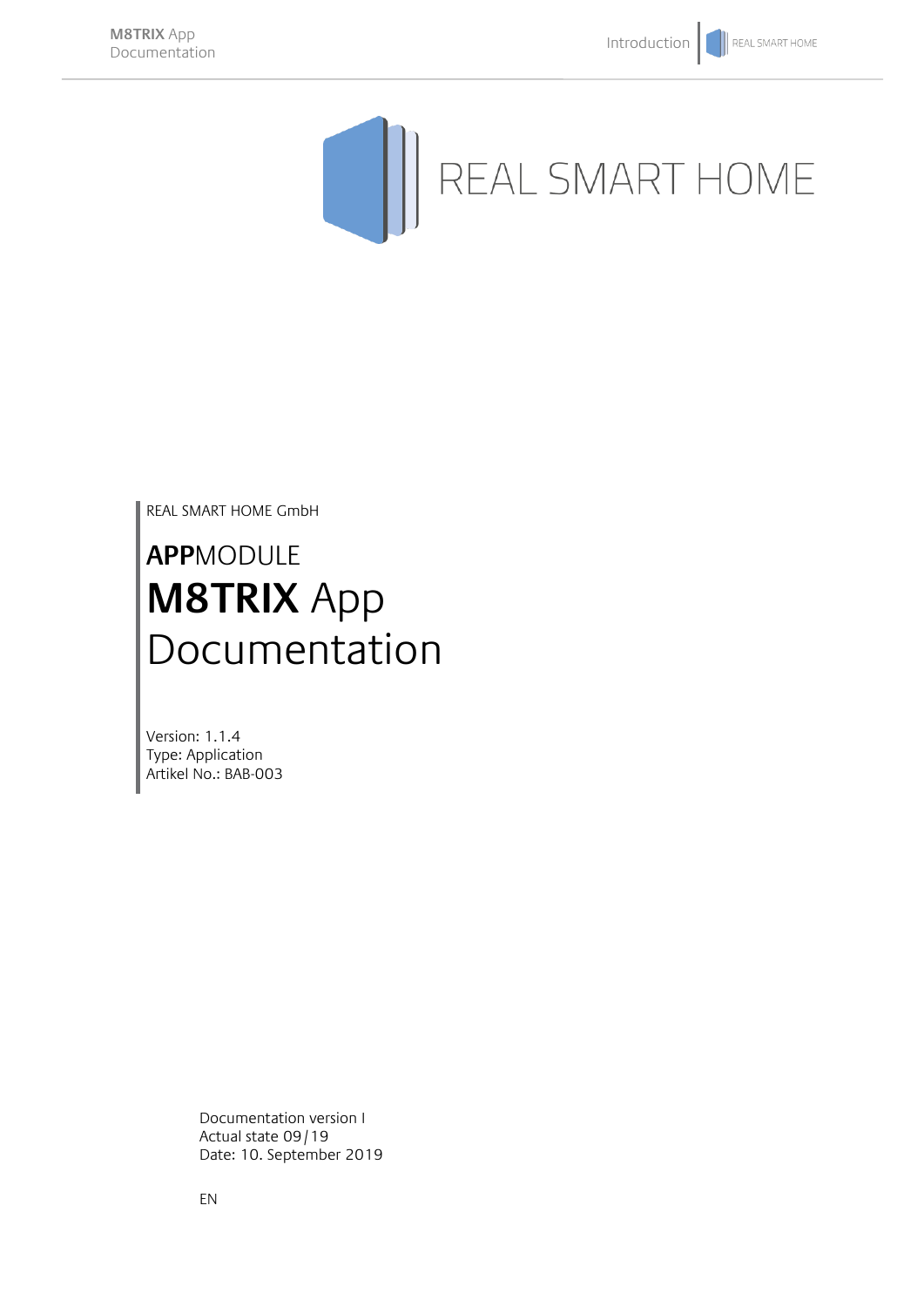

REAL SMART HOME GmbH

Hörder Burgstraße D-44263 Dortmund

Email: info[at]realsmarthome.de

Tel.: +49 (0) 231-586974-00 Fax.: +49 (0) 231-586974-15 www.realsmarthome.de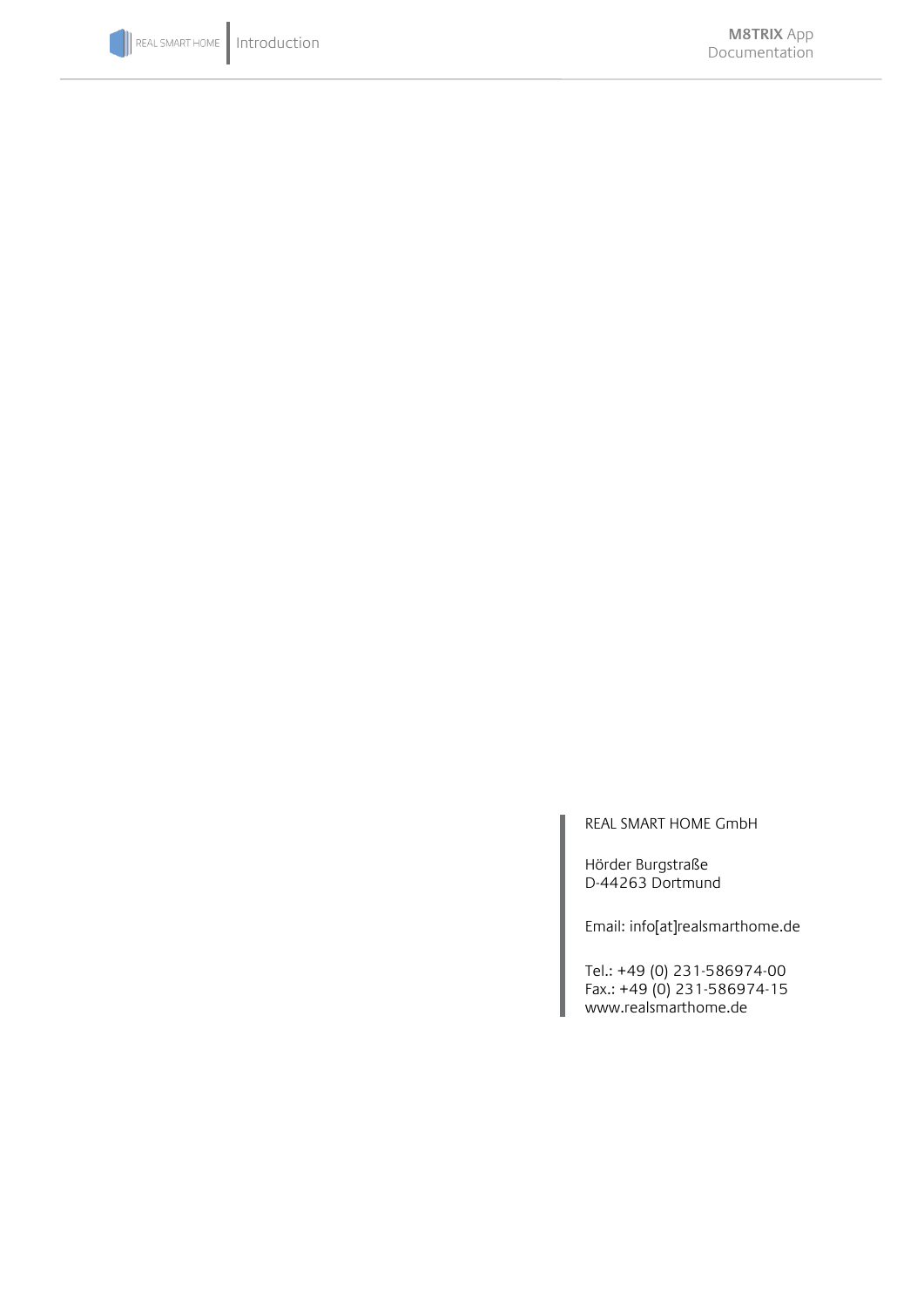# **TABLE OF CONTENTS**

| $1 -$       |     |  |  |  |  |  |
|-------------|-----|--|--|--|--|--|
|             |     |  |  |  |  |  |
| $2^{\circ}$ |     |  |  |  |  |  |
|             |     |  |  |  |  |  |
| 3           |     |  |  |  |  |  |
|             | 3.1 |  |  |  |  |  |
| 4           |     |  |  |  |  |  |
| 5.          |     |  |  |  |  |  |
|             | 5.1 |  |  |  |  |  |
|             |     |  |  |  |  |  |
| 6           |     |  |  |  |  |  |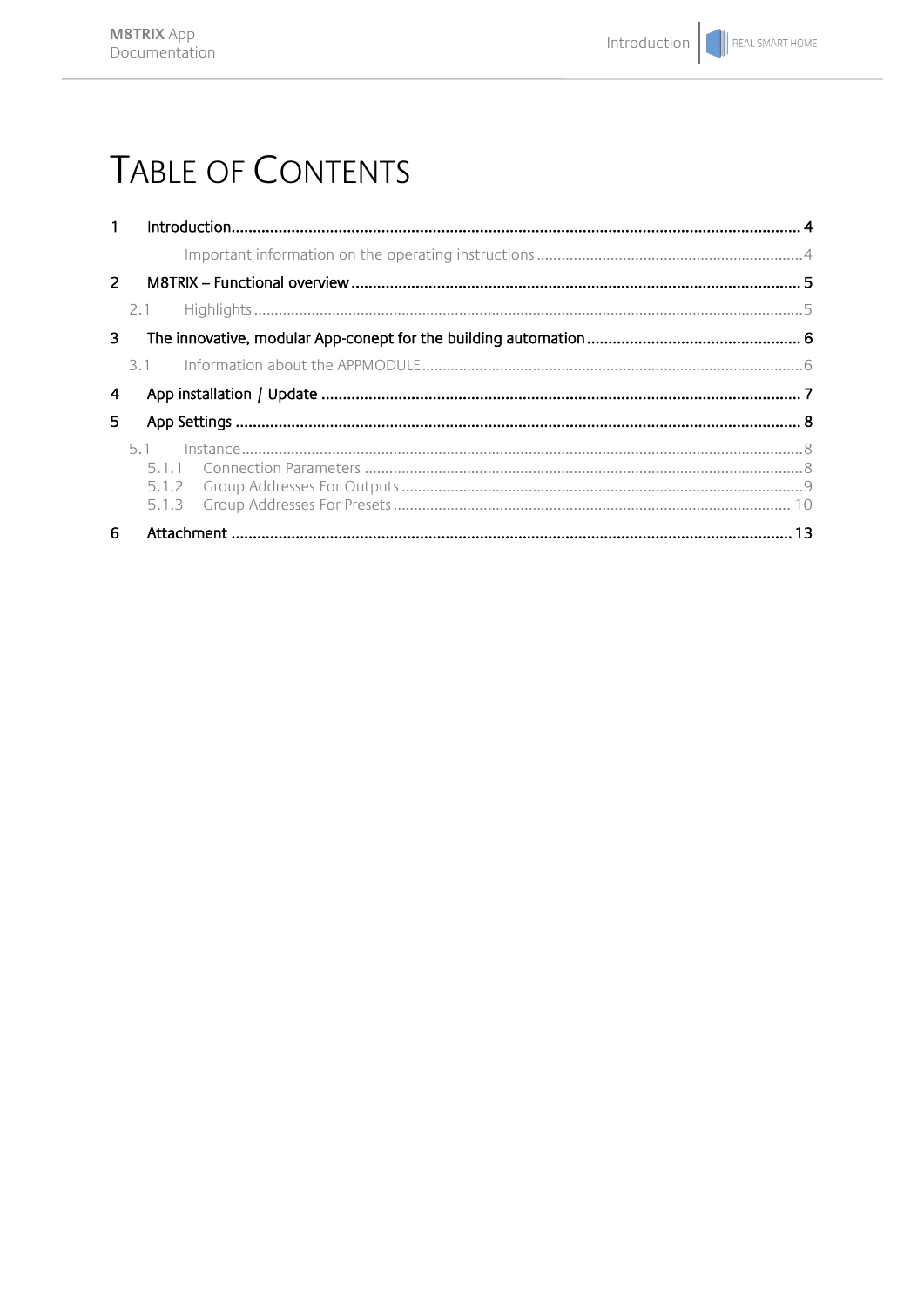## <span id="page-3-0"></span>**1 INTRODUCTION**

Thank you for your trust, and the purchase of the **M8TRIX** - app for the BAB **APP**MODULE. With the **M8trix** - app you receive the most professional integration of the Lightware MX8x8DVI-Pro video matrix switch into building control. This documentation will help you get started with the app and aims to improve your setup experience.

REAL SMART HOME GmbH

#### <span id="page-3-1"></span>IMPORTANT INFORMATION ON THE OPERATING INSTRUCTIONS

We reserve the right continually improve the product. This entails the possibility that parts of this documentation might be out-of-date. You will find the latest information at:

[www.bab-appmarket.de](http://www.bab-appmarket.de/)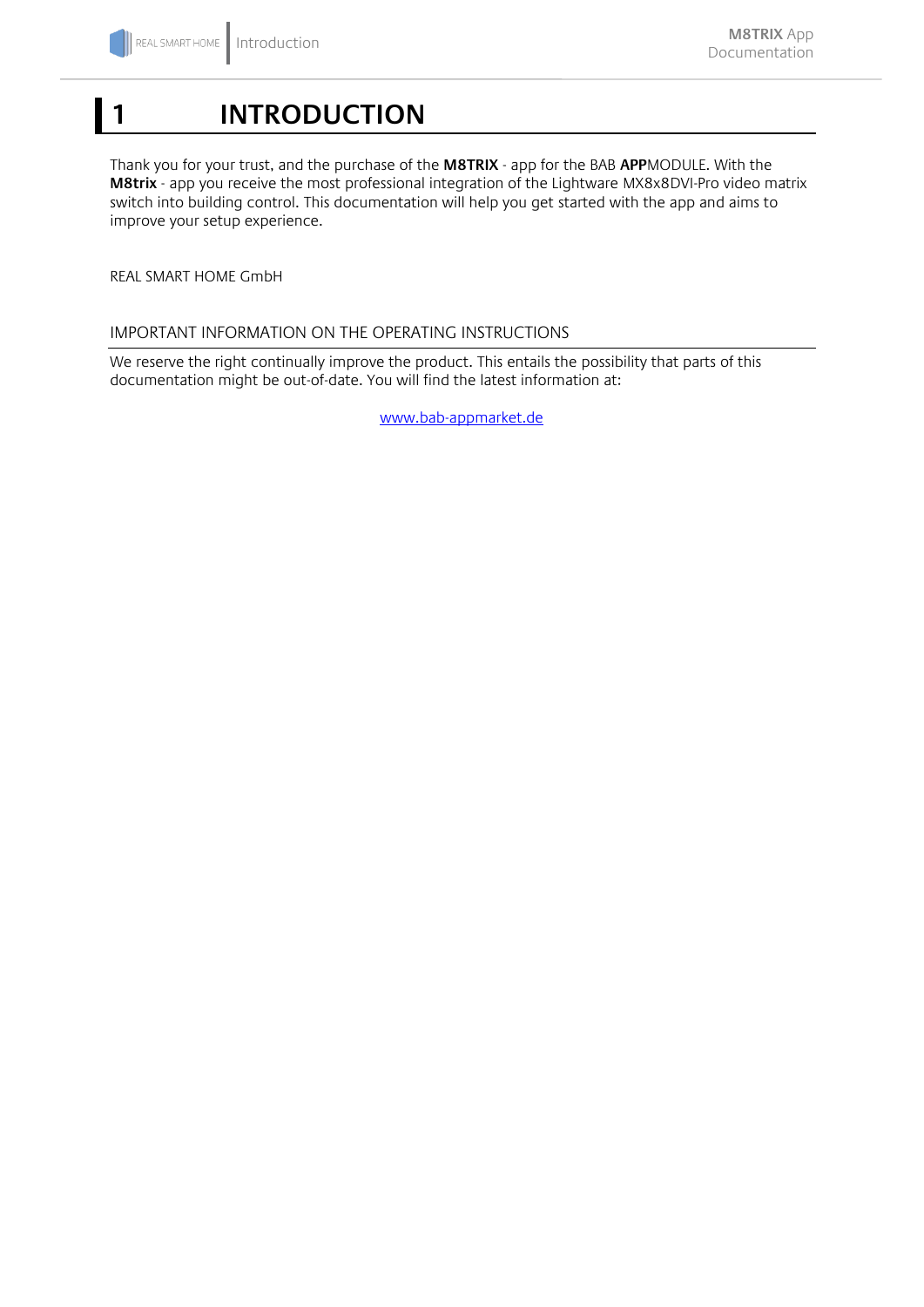# <span id="page-4-0"></span>**2 M8TRIX – FUNCTIONAL OVERVIEW**

This app opens a TCP socket to a Lightware MX 8x8 DVI Pro and sends commands which are triggered by KNX® telegrams.

## <span id="page-4-1"></span>**2.1 HIGHLIGHTS**

- 8 outputs<br>• Input assident
- Input assignment
- **-** Locking/unlocking
- $Mute/$ unmute
- 32 presets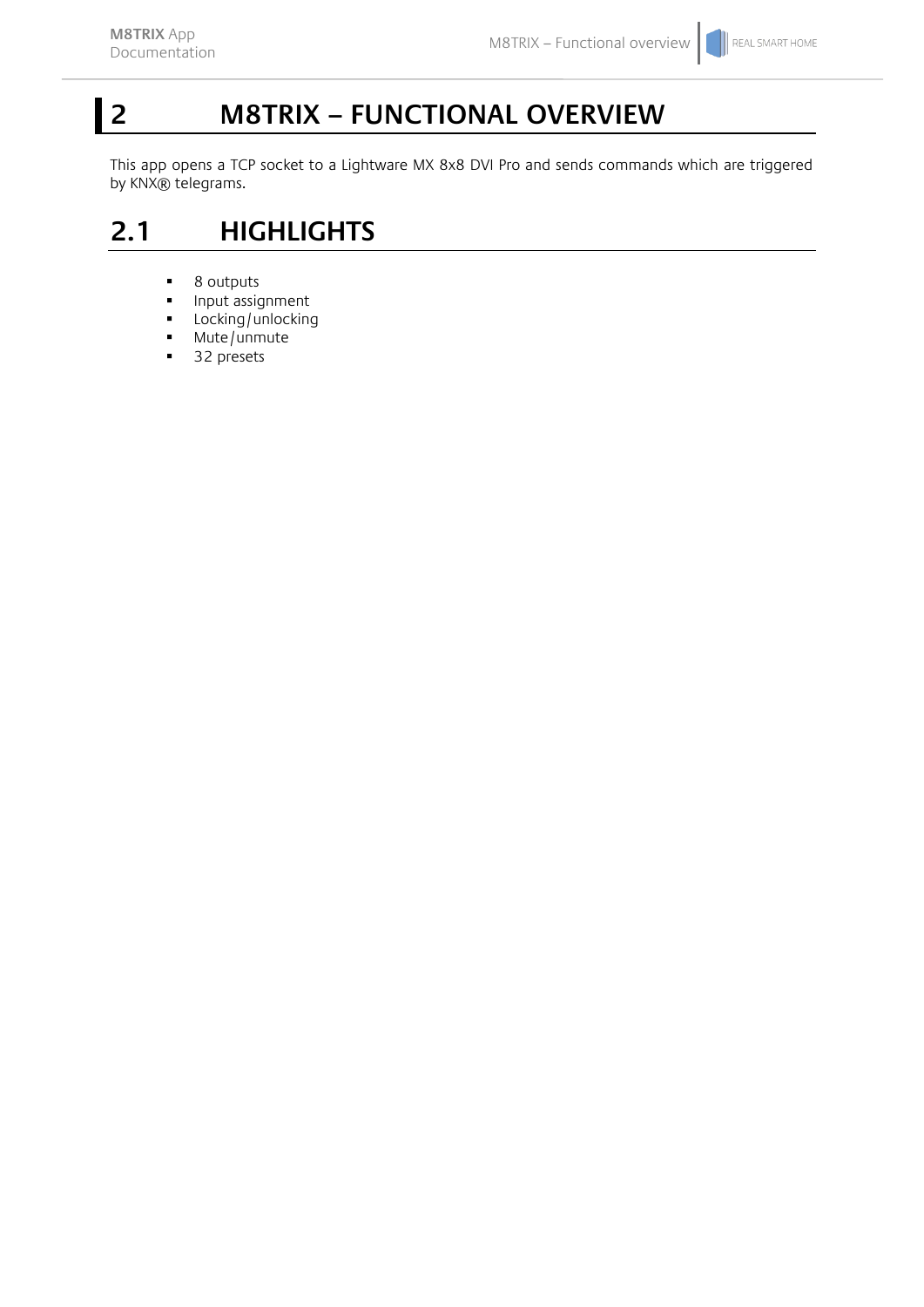### <span id="page-5-0"></span>**3 THE INNOVATIVE, MODULAR APP-CONEPT FOR THE BUILDING AUTOMATION**

The innovative, modular app concept for building automation. The **APP**MODULE brings the innovative, modular app concept into building automation. You can mix and match any of the diverse applications that are available to ingrate third-party solutions. With these apps from the dedicated **BAB** APP MARKET, the **APP**MODULE becomes a tailor-made integration unit for your building automation.

# **HOW IT WORKS**



<http://bab-tec.de/>

Distribution of all apps for the **APP**MODULE

<https://www.bab-appmarket.de/de/>

App developer

<http://www.realsmarthome.de/>

## <span id="page-5-1"></span>**3.1 INFORMATION ABOUT THE APPMODULE**

Please refer to the separate product documentation of the **APP**MODULE for a detailed product description and setup instructions.

[http://www.bab-tec.de/index.php/download\\_de.html](http://www.bab-tec.de/index.php/download_de.html)

#### **Product variants:**

The **APP**MODULE is available in three variants:

- **APP**MODULE KNX/TP for stand-alone use on KNX/TP Bus
- **APP**MODULE EnOcean for stand-alone use in the EnOcean wireless network
- **APP**MODULE Extension for use in an IP-based KNX installation (KNXnet/IP) or as extension for an EIB**PORT**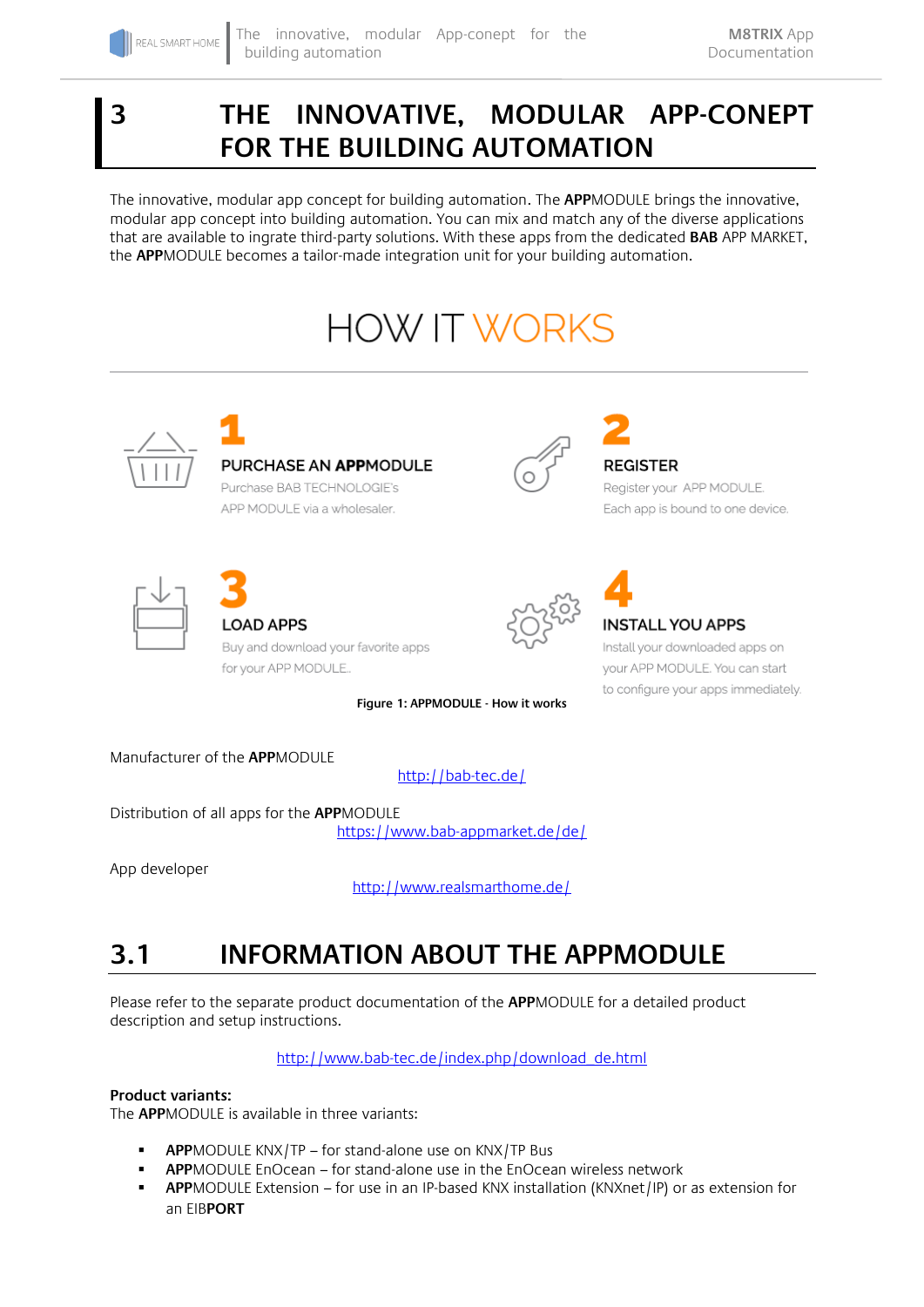## <span id="page-6-0"></span>**4 APP INSTALLATION / UPDATE**

Please proceed as follows to install an App.

1. Open the APPMODULE web page: Enter <IP Address of APPMODULE> into your browser's address bar and press Enter. The APPMODULE web interface will appear.

2. Log in with your user credentials. Please refer to the APPMODULE documentation for login details.

- 3. Click on the menu entry "App Manager"
- 4. You are now on the page where already installed Apps are listed. The list will be empty if no apps have been installed. Click "Install App" in order to install a new app.
- 5. Now click on "Select App"; a file selector window will appear. Choose the app »M8TRIX« and click "OK". The Smart Home App "M8TRIX" must first be downloaded from the BAB APP MARKET (www.bab-appmarket.de).
- 6. After the message "Installation successful" appears, click "OK". You are ready to configure the App.
- 7. To update an already installed app, click on the App icon in the "App Manager".
- 8. The detail view of the App appears. Click on "Update App" to select the app package and start the update. The update version must be downloaded from the BAB APP MARKET.

After the message "Installation successful" appears, click "OK". The app has been updated. Your instance configurations will remain unchanged.

#### **Information**

To configurate the App please use Google Chrome.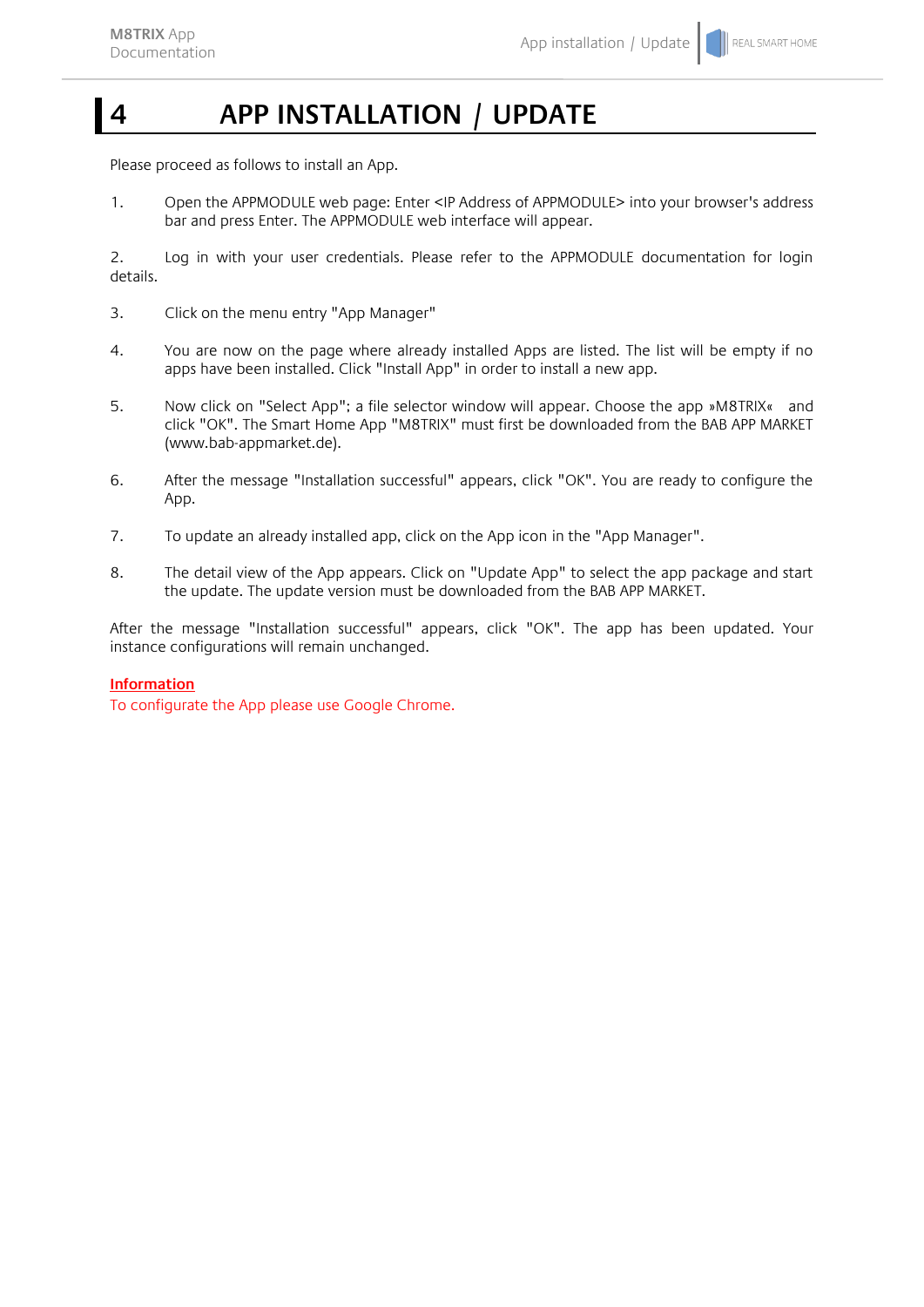## <span id="page-7-0"></span>**5 APP SETTINGS**

This app opens a TCP socket to a Lightware MX 8x8 DVI Pro and sends commands which are triggered by KNX® telegrams.

### <span id="page-7-1"></span>**5.1 INSTANCE**

As soon as the app is installed, you can create so called "Instance". An Instance is one of several objects of the same class.

In order to create an instance, click on the following symbol "Create Instance".

### <span id="page-7-2"></span>5.1.1 CONNECTION PARAMETERS

#### **Lightware IP:**

Insert the IP address of the Lightware MX 8x8 DVI Pro. Please note that the device only allows one concurrent tcp connection. Even just opening the web page of your Lightware device in parallel will cause the app to not be able to send commands. This behaviour is documented in the Lightware manual.

#### **Dest. Port:**

The destination port number (default 10001 for Lightware MX 8x8 DVI Pro). Please note that the device only allows one concurrent tcp connection. Even just opening the web page of your Lightware device in parallel will cause the app to not be able to send commands. This behaviour is documented in the Lightware manual.

#### **Ping Interval (s):**

Defines the interval, in seconds, with which the Lightware MX 8x8 DVI Pro device should be pinged.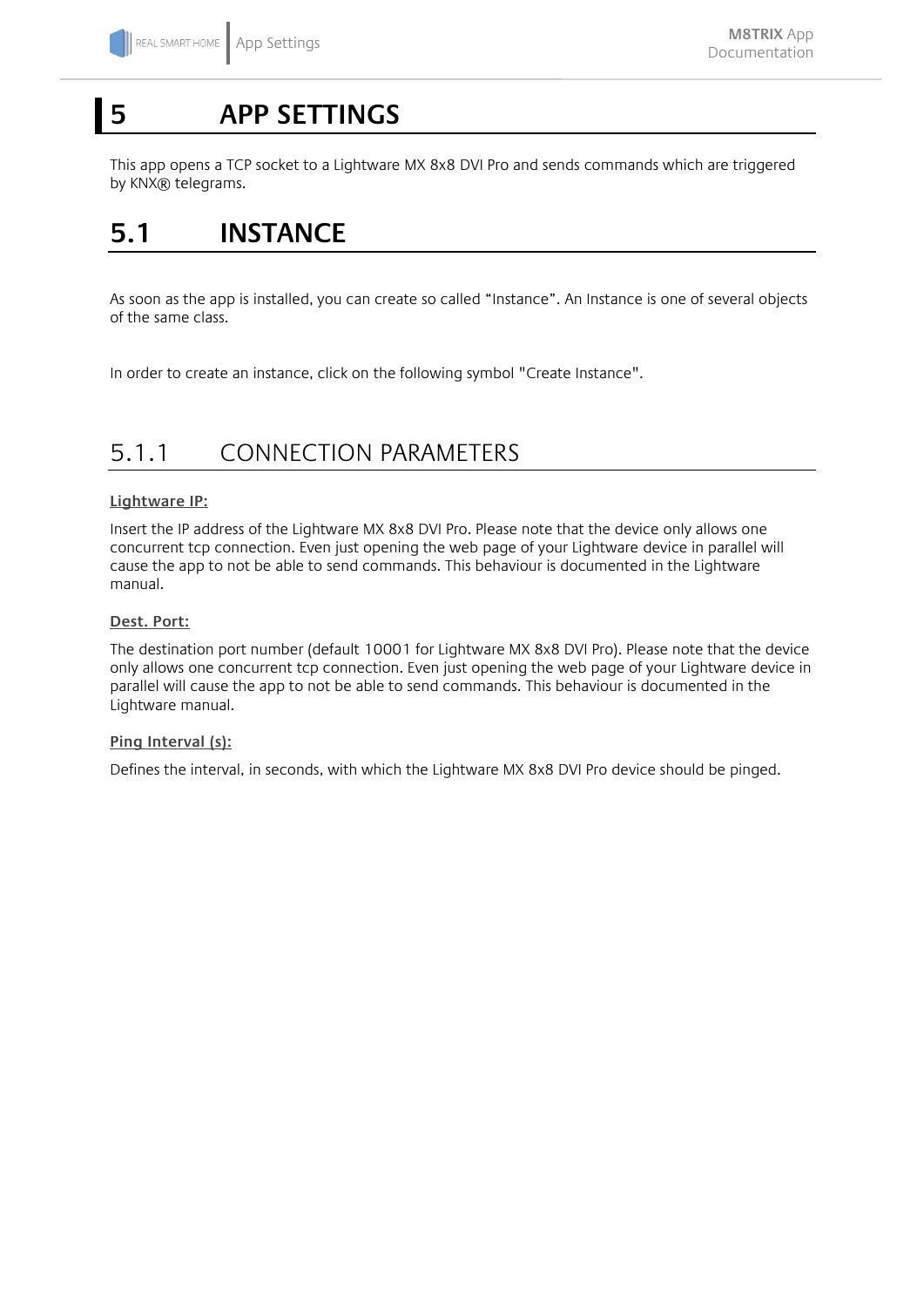### <span id="page-8-0"></span>5.1.2 GROUP ADDRESSES FOR OUTPUTS

#### **Output 1 Input Assign (EIS 14u):**

Insert the group address for Output 1 Input assign.

### **Output 2 Input Assign (EIS 14u):**

Insert the group address for Output 2 Input assign.

### **Output 3 Input Assign (EIS 14u):**

Insert the group address for Output 3 Input assign.

**Output 4 Input Assign (EIS 14u):** Insert the group address for Output 4 Input assign.

**Output 5 Input Assign (EIS 14u):** Insert the group address for Output 5 Input assign.

**Output 6 Input Assign (EIS 14u):** Insert the group address for Output 6 Input assign.

**Output 7 Input Assign (EIS 14u):** Insert the group address for Output 7 Input assign.

**Output 8 Input Assign (EIS 14u):** Insert the group address for Output 8 Input assign.

**Output 1 Lock/Unlock (EIS 1):** Insert the group address for the Output 1 lock switch.

**Output 2 Lock/Unlock (EIS 1):** Insert the group address for the Output 2 lock switch.

**Output 3 Lock/Unlock (EIS 1):** Insert the group address for the Output 3 lock switch.

**Output 4 Lock/Unlock (EIS 1):** Insert the group address for the Output 4 lock switch.

**Output 5 Lock/Unlock (EIS 1):** Insert the group address for the Output 5 lock switch.

**Output 6 Lock/Unlock (EIS 1):** Insert the group address for the Output 6 lock switch.

**Output 7 Lock/Unlock (EIS 1):** Insert the group address for the Output 7 lock switch.

**Output 8 Lock/Unlock (EIS 1):** Insert the group address for the Output 8 lock switch.

**Output 1 Mute/Unmute (EIS 1):**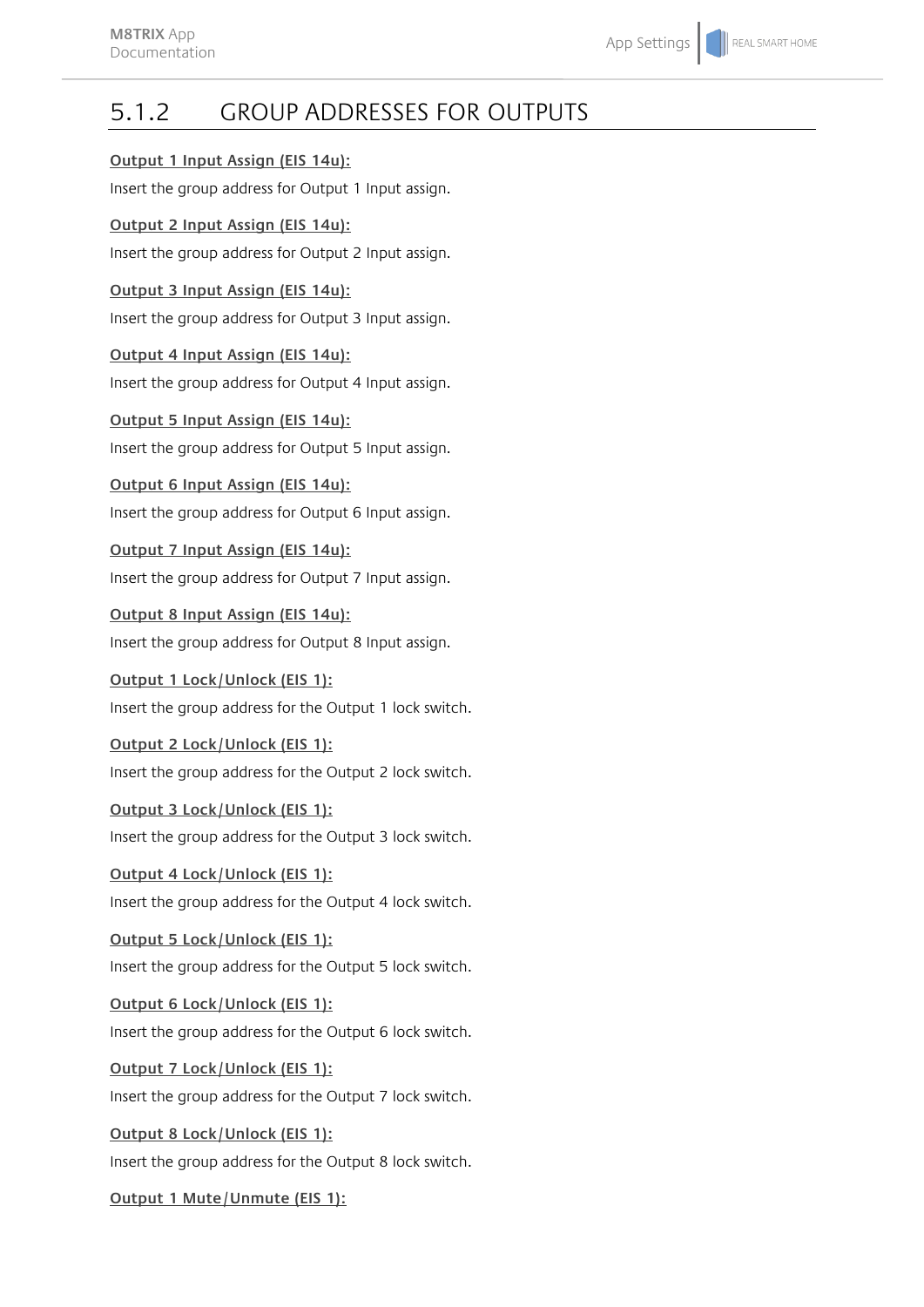Insert the group address for the Output 1 mute switch.

**Output 2 Mute/Unmute (EIS 1):** Insert the group address for the Output 2 mute switch.

**Output 3 Mute/Unmute (EIS 1):** Insert the group address for the Output 3 mute switch.

**Output 4 Mute/Unmute (EIS 1):** Insert the group address for the Output 4 mute switch.

**Output 5 Mute/Unmute (EIS 1):** Insert the group address for the Output 5 mute switch.

**Output 6 Mute/Unmute (EIS 1):** Insert the group address for the Output 6 mute switch.

**Output 7 Mute/Unmute (EIS 1):** Insert the group address for the Output 7 mute switch.

**Output 8 Mute/Unmute (EIS 1):** Insert the group address for the Output 8 mute switch.

### <span id="page-9-0"></span>5.1.3 GROUP ADDRESSES FOR PRESETS

### **Preset Load Buttons (EIS 14u):**

Insert the group address for the preset number that is to be loaded.

**Preset Save Buttons (EIS 14u):**

Insert the group address for the preset number that is to be saved.

**Preset 1 Name (EIS 15):**

Insert the group address for the name of preset 1.

**Preset 2 Name (EIS 15):** Insert the group address for the name of preset 2.

**Preset 3 Name (EIS 15):** Insert the group address for the name of preset 3.

**Preset 4 Name (EIS 15):** Insert the group address for the name of preset 4.

**Preset 5 Name (EIS 15):** Insert the group address for the name of preset 5.

**Preset 6 Name (EIS 15):** Insert the group address for the name of preset 6.

**Preset 7 Name (EIS 15):**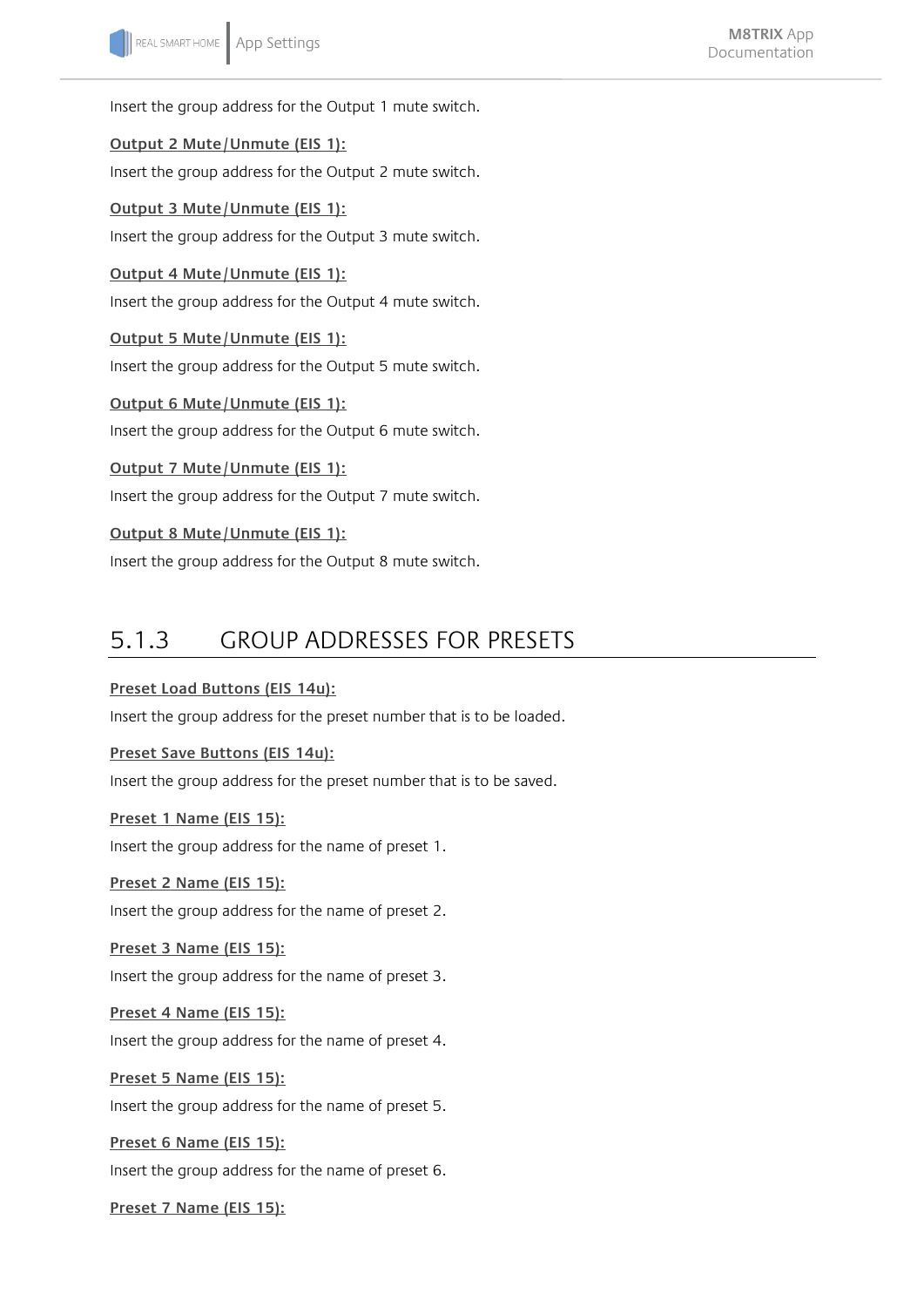**MOTRIZAPP**<br>Documentation **App Settings** Insert the group address for the name of preset 7. **Preset 8 Name (EIS 15):** Insert the group address for the name of preset 8. **Preset 9 Name (EIS 15):** Insert the group address for the name of preset 9. **Preset 10 Name (EIS 15):** Insert the group address for the name of preset 10. **Preset 11 Name (EIS 15):** Insert the group address for the name of preset 11. **Preset 12 Name (EIS 15):** Insert the group address for the name of preset 12. **Preset 13 Name (EIS 15):** Insert the group address for the name of preset 13. **Preset 14 Name (EIS 15):** Insert the group address for the name of preset 14. **Preset 15 Name (EIS 15):** Insert the group address for the name of preset 15. **Preset 16 Name (EIS 15):** Insert the group address for the name of preset 16. **Preset 17 Name (EIS 15):** Insert the group address for the name of preset 17. **Preset 18 Name (EIS 15):** Insert the group address for the name of preset 18. **Preset 19 Name (EIS 15):** Insert the group address for the name of preset 19. **Preset 20 Name (EIS 15):** Insert the group address for the name of preset 20. **Preset 21 Name (EIS 15):** Insert the group address for the name of preset 21. **Preset 22 Name (EIS 15):** Insert the group address for the name of preset 22. **Preset 23 Name (EIS 15):** Insert the group address for the name of preset 23.

**Preset 24 Name (EIS 15):**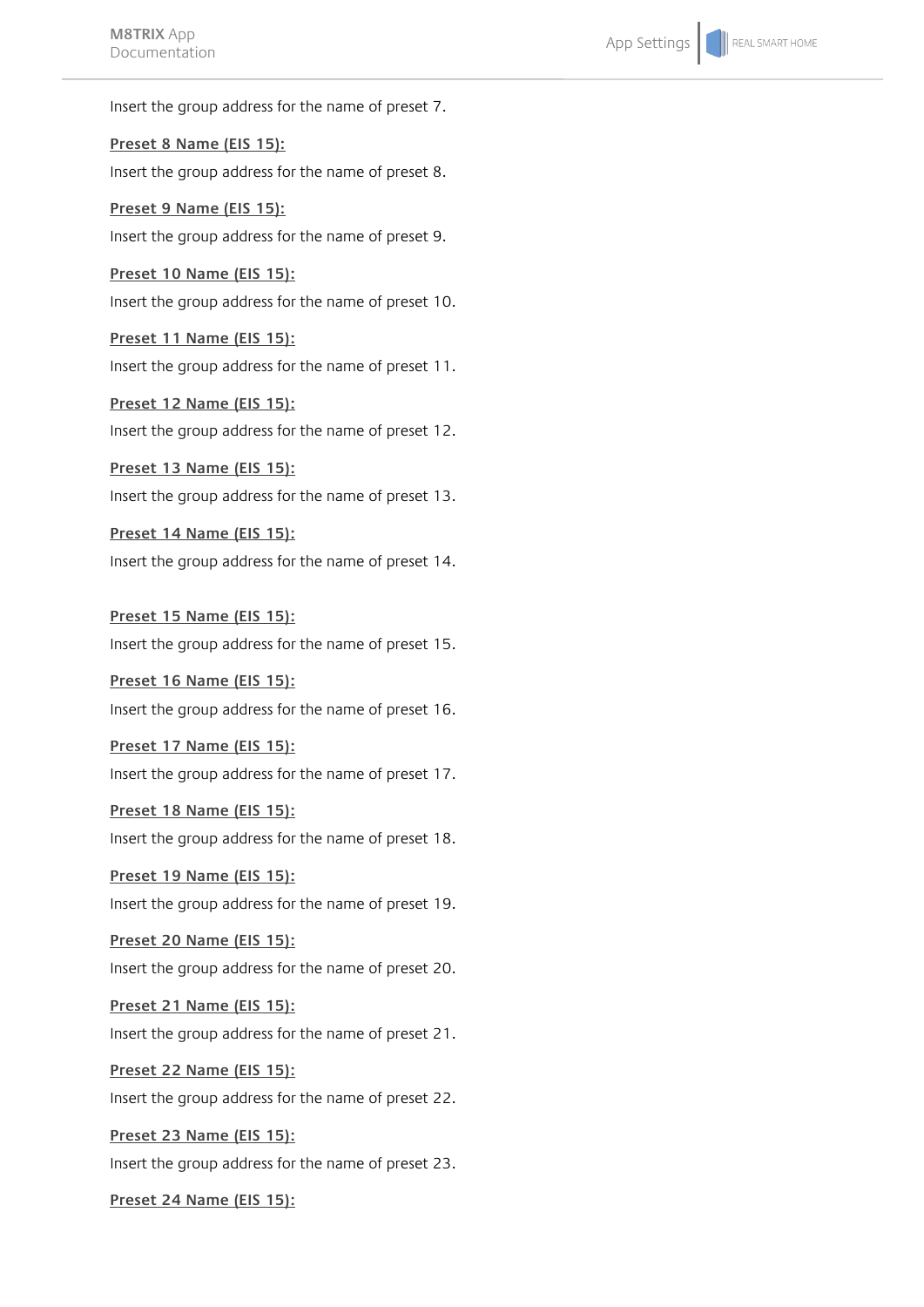Insert the group address for the name of preset 24.

**Preset 25 Name (EIS 15):** Insert the group address for the name of preset 25.

**Preset 26 Name (EIS 15):** Insert the group address for the name of preset 26.

**Preset 27 Name (EIS 15):** Insert the group address for the name of preset 27.

**Preset 28 Name (EIS 15):** Insert the group address for the name of preset 28.

**Preset 29 Name (EIS 15):** Insert the group address for the name of preset 29.

**Preset 30 Name (EIS 15):** Insert the group address for the name of preset 30.

**Preset 31 Name (EIS 15):** Insert the group address for the name of preset 31.

**Preset 32 Name (EIS 15):** Insert the group address for the name of preset 32.

**Load All Preset Names (EIS 1):** Insert the group address for the trigger to reload all preset names.